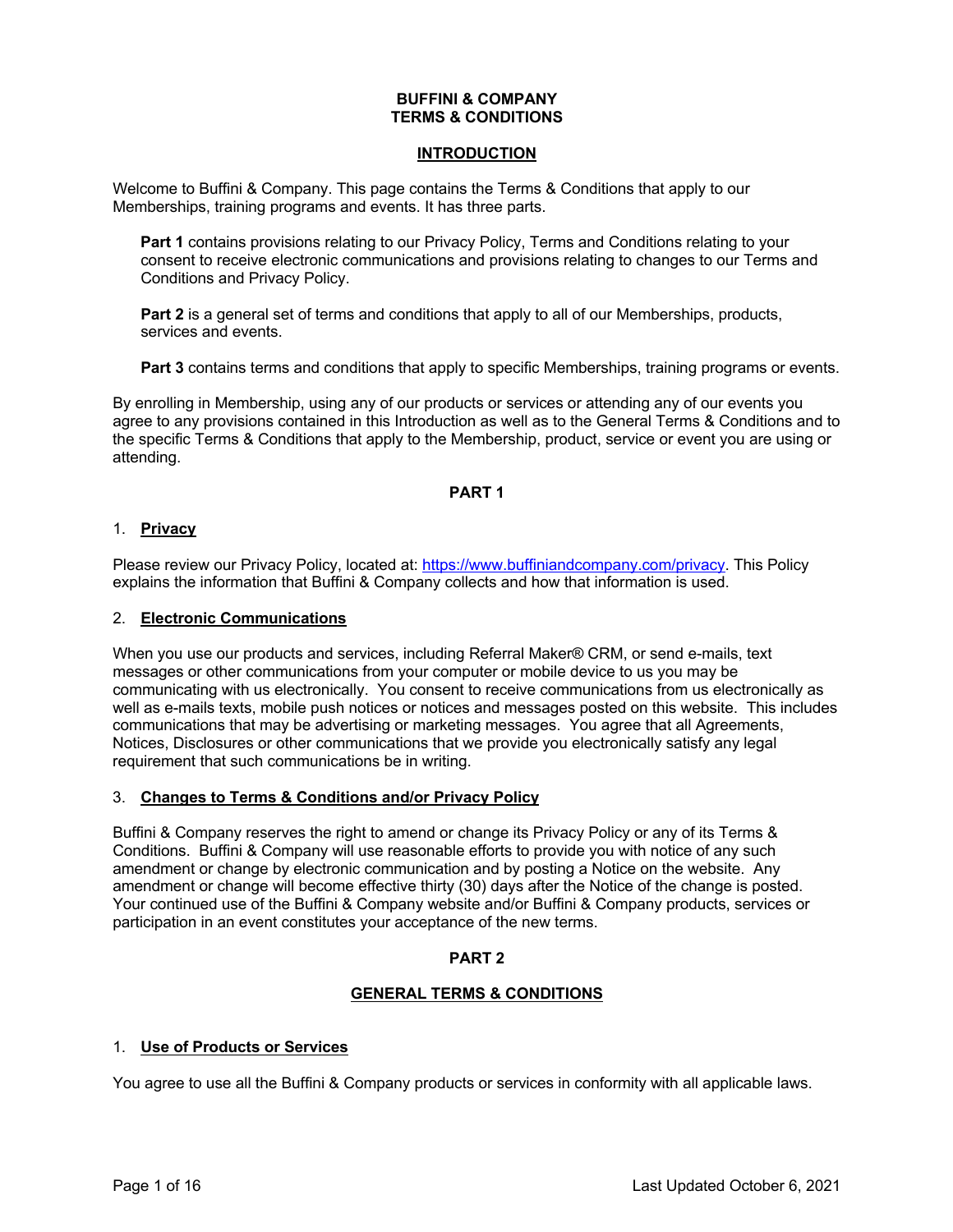# 2. **License**

This Agreement constitutes a personal, non-assignable license for you to use the products, services or information provided in conformity with the systems or methods presented for your personal or existing business purposes not related to training or coaching. Any other duplication, dissemination, use or resale of said products or information is prohibited.

### 3. **Payment**

All Membership, additional services or participation fees which may, where appropriate, include taxes or shipping fees, will be billed automatically to the credit card you designate. You authorize Buffini & Company to debit your credit card for any and all amounts owed by you and you will keep the credit card you register for this purpose in good standing and with available open credit sufficient to cover any amounts arising under this Agreement. If, for any reason, the credit card that Buffini & Company has for you becomes cancelled, invalid, insufficient or unavailable for any reason you will immediately provide Buffini & Company with a replacement credit card and related information. All authorizations for this Agreement will apply to that replacement card. Payment may also be made via Electronic Fund Transfer.

All past due fees are subject to a late payment service charge at the rate of 1.5% per month or the maximum rate allowed by law whichever is less.

### 4. **No Representations or Warranties / Limitations on and Exclusions of Liability.**

**All products, software, services or content including all modifications thereof, and all acts or omissions undertaken or not undertaken relating to any of the foregoing are provided on an "as available" and "as is" basis. Except to the extent prohibited by applicable law, Buffini & Company disclaims all representations, warranties and commitments of any kind including, but not limited to, any and all implied warranties or other commitments of title, merchantability, quality of information or fitness for a particular purpose.**

**In no event shall Buffini & Company be liable for any indirect, punitive, special, incidental or consequential damages (including, without limitation, lost profits, revenue or savings, lost data or content, loss of or damage to business opportunity, business interruption or the like) arising out of or relating to this Agreement, or your use of any Buffini & Company products or content. In addition, Buffini & Company shall have no responsibility or liability for damages caused by delays or other issues caused by third party suppliers or delivery services. In any case, Buffini & Company's entire liability under this Agreement or in any way related to the subject matter hereof shall be limited in the aggregate and regardless of the number or timing of the claims asserted to the greater of \$2,000.00 or the payments received by Buffini & Company for the twelve (12) calendar months immediately preceding the month in which the claim is first filed or asserted against Buffini & Company. These terms shall apply whether or not Buffini & Company has been advised of the possibility or likelihood of the loss, injury, damage or liability suffered or excluded and regardless of the theory of relief asserted (e.g. whether in contract, tort, negligence, breach of warranty, strict liability in tort or by statute or otherwise). Any action against Buffini & Company for relief of any kind must be brought within one (1) year after the cause of the action arose. The terms of this section represent important agreed and bargained for understandings of the parties and Buffini & Company's compensation hereunder reflects such terms.**

# 5. **Indemnification**

You agree to indemnify Buffini & Company as well as its directors, officers, agents, employees, and independent contractors and hold them harmless from and against any and all claims and expenses, including attorneys' fees arising from your use of Buffini & Company products or services or from your breach of this Agreement.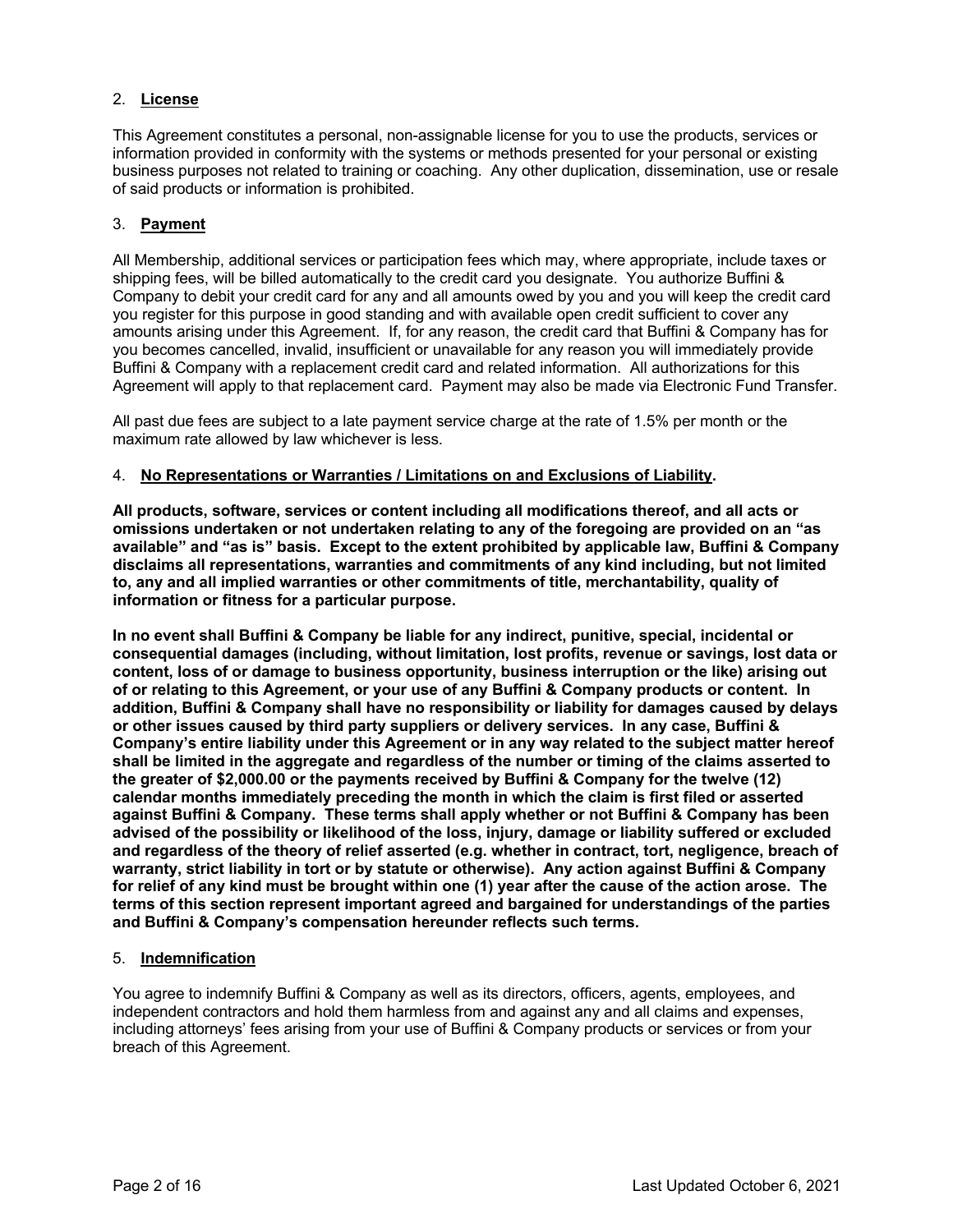# 6. **Survival**

The following provisions will survive the termination of this Agreement: No Representations or Warranties/Limitations on and Exclusions of Liability; Indemnification.

# 7. **Assignment**

You may not assign this Agreement and any attempted assignment shall be void. Buffini & Company may delegate all or part of the performance of its obligations under this Agreement to independent contractors or other businesses.

# 8. **Severability**

If a court holds any provision of this Agreement to be illegal, invalid or unenforceable the rest of this Agreement shall remain in effect and this Agreement will be amended to give effect to the eliminated provision to the maximum extent possible.

### 9. **Governing Law and Venue**

All legal issues arising from or relating to your use of Buffini & Company products or services or this Agreement shall be interpreted and construed in accordance with the laws of the State of California. By accessing or using such products or services you consent to personal jurisdiction and exclusive venue in the State and/or Federal Courts of the County of San Diego, State of California with respect to any disputes arising out of or relating to this Agreement or the use of this site.

# 10. **Entire Agreement**

This Agreement, including but not limited to the terms and conditions that apply to any specific product, service or event, constitutes the entire agreement between you and Buffini & Company with respect to the subject matter hereof and supersedes any other agreement, proposals and communications, written or oral between Buffini & Company and you with respect to the subject matter hereof.

# **PART 3**

### **TERMS & CONDITIONS THAT APPLY TO SPECIFIC MEMBERSHIPS, TRAINING PROGRAMS OR EVENTS**

# **A. MEMBERSHIP AGREEMENT TERMS**

Buffini & Company offers five levels of Membership: Team Coaching™, One2One Coaching™, Group Coaching, Referral Maker® PRO and Referral Maker® CRM. All levels of Membership include the use of Referral Maker CRM Service and Software. Referral Maker PRO is included in Team Coaching, One2One Coaching and Group Coaching Memberships.

**1.** Term

The term of this Agreement for any Membership shall be from month to month. A month-to-month Membership will commence on the day you enter into this Agreement and enter a valid credit card or other payment information or immediately after the expiration of any free trial provided, whichever is later. Charges for each month will be billed and assessed in advance monthly on the first of each month. The Membership will automatically renew from month-to-month until cancelled or terminated. You may also elect to prepay any Membership for a one-year term and receive any applicable discount.

# **2.** Charges

Unless otherwise provided, at the time this Agreement is entered into, for all levels of Membership, an activation fee will be charged to cover the cost of set-up and initial materials. You will also be charged a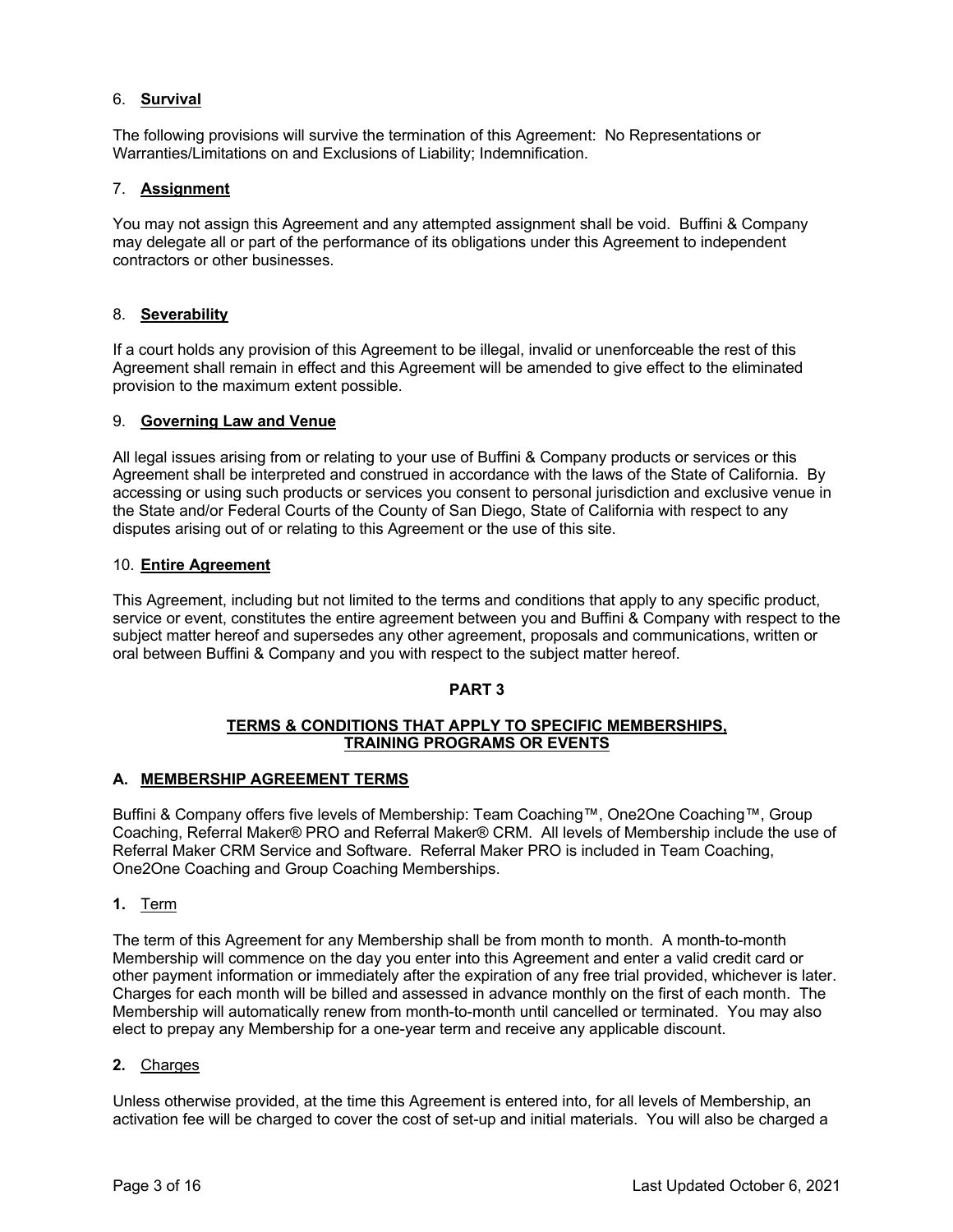pro-rated fee based on the number of days remaining in the month in which you first enroll. For annual prepaid Memberships, a charge will be assessed at the time this Agreement is entered into equal to the total charges for the one-year term commencing as of the first of the month occurring on or after the date this Agreement is entered into. The activation fee will be waived for annual prepaid Memberships. Other promotional discounts may apply.

### **3.** Attendance at Buffini & Company Master Class™ Event

Buffini & Company Team Coaching or One2One Coaching members, active Buffini Certified Mentors™ or Buffini Certified Facilitators™ may attend a Buffini & Company Master Class live event at no additional charge, subject to space and availability. Members of Buffini & Company's Group Coaching and Referral Maker PRO Memberships may attend a Buffini & Company Master Class live event at a reduced charge, subject to space and availability. Discounts may be available for other specific categories of event attendees.

# **4.** Cancellation/Termination

# (a) **By You**

For Team Coaching and One2One Coaching members, to cancel your Membership, call your Coach. To cancel any other level of Membership, call Buffini & Company Customer Service.

Any cancellation, including any cancellation which is part of a change in Membership, shall require thirty days' advance notice. A cancellation will be effective as of the last day of the month in which the end of the thirty-day notice occurs. There will be no refund of fees for any final or partial month of Membership.

In the event of your cancellation of an annual prepaid Membership, a refund will be issued which will be calculated as follows: The total fee that you would have paid for the expired term of the Agreement, commencing with the last day of the month in which the end of the thirty-day notice occurs, will be calculated using the standard charge for a monthly Membership. That total will be subtracted from the amount which you paid for your annual Membership. The balance will be the amount of the refund.

# (b) **By Buffini & Company**

Buffini & Company may terminate your Membership without cause by providing you five days' written notice of the termination. Buffini & Company may terminate your Membership with cause and without notice in the event you breach this Agreement, for example, by not paying amounts due in a timely manner. Buffini & Company may also cancel or suspend your use of the Referral Maker CRM or a portion thereof at any time if you violate the terms of this Agreement, if Buffini & Company believes that your use of Referral Maker represents a direct or indirect threat to its network function (or those of its contractors or suppliers) or anyone else's use of Referral Maker, or if Buffini & Company is otherwise required by law to do so. Termination of this Agreement for any reason will not affect your obligation to pay any fee due for the balance of the month in which the termination occurs.

# (c) **Effect of Cancellation/Termination**

Upon cancellation or termination of this Agreement by either party for any reason, Buffini & Company may delete your data permanently from its servers. You acknowledge that Buffini & Company will have no obligation to continue to hold, export or return your data.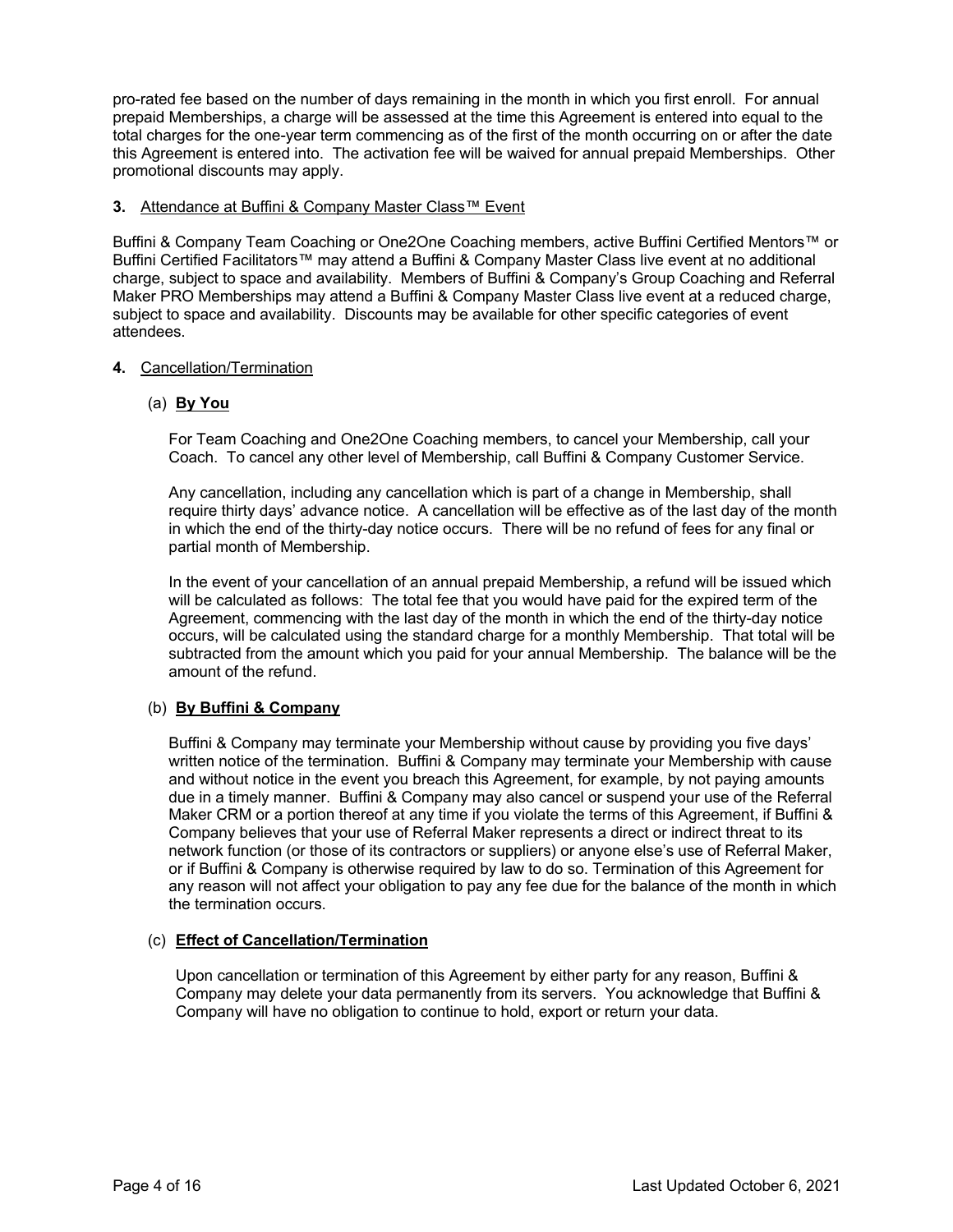# **B. AGREEMENT TERMS RELATING TO USE SERVICE & SOFTWARE**

### 1. Definitions.

*Client Software* means any portion of Buffini & Company software accessed, distributed, or provided to a User for use or installation on personal computers or other devices to enable User to interact with the Service via the Internet.

*User or You or Your* means the person or entity who has entered into this Agreement authorizing the use of the Service and creating a Buffini & Company Membership or who is a Buffini Certified Mentor, Buffini Certified Facilitator or Buffini & Company Student or who has created a Buffini & Company account. If an individual enters into this Agreement on behalf of a company or other legal entity, the individual represents and warrants that he/she has the authority to bind the entity to this Agreement.

*License* means the right granted by Buffini & Company to install, use and/or otherwise interact with the Service and/or the Client Software for User personal or internal business purposes not related to training or coaching.

*Service* means Buffini & Company's applications, services and software including any updates, upgrades, support and content (for example, audio or visual information or documents) contained or made available to User by Buffini & Company as part of or in the course of using the Service. Buffini & Company may change the Service or its features at any time and for any reason without notice.

### 2. Account Registration.

- a. User agrees to provide Buffini & Company with accurate personal details including User's full name and a valid e-mail address and all other information that Buffini & Company may request from User from time to time in order to complete the registration process and update User's account details. User represents and warrants that the information provided to Buffini & Company truthfully identifies User and his/her/its contact information.
- b. User, if an individual, represents that he/she is at least 18 years of age.
- c. User will keep his/her/its password and other login details confidential and will not disclose or make it available to any other person. Any use of the Service by any person other than the Member is prohibited and constitutes a breach of this Agreement.

### 3. Referral Maker® CRM Team Account.

- a. Description of the Team Account. A Team Account allows the User (who is the Team Leader), to share customer contacts with one or more Team Members, through a Referral Maker Team Account controlled by the Team Leader but accessible by the Team Member(s) (the "Team Account"). It also allows the Team Leader to view any financial information or activities of the Team Member that are input in the Team Account. A Team Leader will be charged a license fee for his/her Team Leader access to Referral Maker and a license fee for each Team Member's access to the Team Account. A Team Member gains access to the Team Account by agreeing to Buffini & Company's Referral Maker Team Members Terms & Conditions.
- b. Control of the Team Account. The Team Account has been licensed to the Team Leader by Buffini & Company and the Team Leader has ultimate control of the Team Account.
- c. Customer Contacts. The Team Leader can import customer contacts originated by the Team Leader (the "Team Leader Contacts") into the Team Account. Each Team Leader Contact may only be assigned to one Team Account. A Team Member may also import contacts generated by the Team Member into the Team Account (the "Team Member Contacts"). Both the Team Leader and the Team Member, during the course of the Team relationship, will have access to the Team Account. This includes the ability to view, modify or delete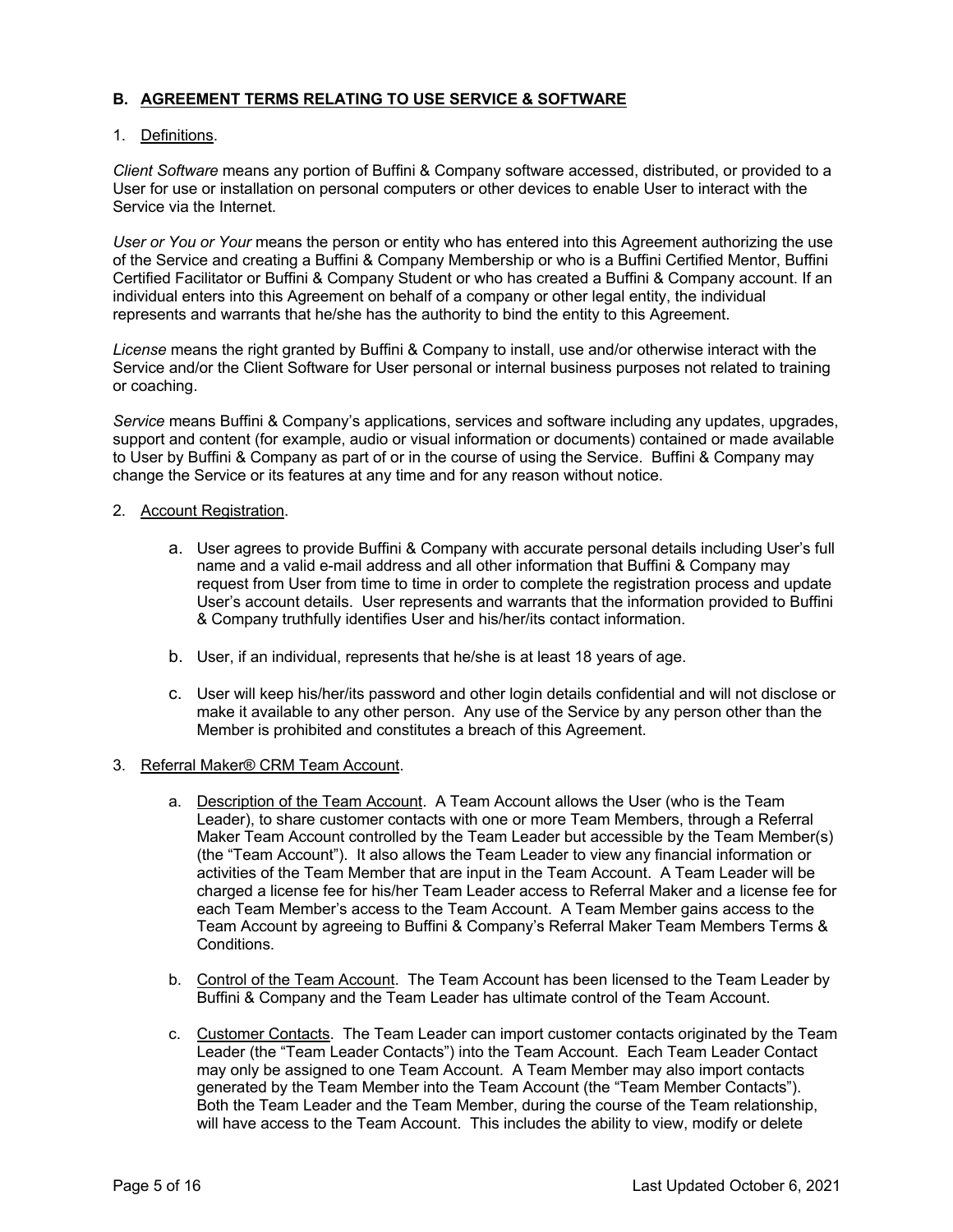Team Leader Contacts and Team Member Contacts.

- d. Export Options. The Team Account is designed to permit the Team Member to export only the Team Member Contacts from the Team Account, for example, in connection with the termination of the Team relationship ("Limited Export"). At the time the Team Member is granted access to the Team Account, however, the Team Leader may instead give the Team Member authorization to export all contacts in the Team Account, consisting of the Team Leader Contacts and the Team Member Contacts ("Full Export").
- e. Termination of Access. The Team Leader may terminate your access to the Team Account at any time with or without prior notice. Buffini & Company also has the right to terminate your access to the Team Account under certain conditions as provided herein. In the event your access to the Team Account is terminated before you export any client contact information for which you have export privileges, you will be unable to access that information unless Buffini & Company imports it into a separate Referral Maker account in your name. If you will not have access to a separate Referral Maker account in your name at the time of or immediately after your access to the Team Account is terminated, you should separately back-up any client contact information for which you have export privileges.

### 4. Authorized Users

Only the User or, in the case of a Team Account, the User and authorized Team Member(s), are authorized under this License to use the Service including the Client Software. If the User is a business or entity, only one person authorized by the User may use the Service. User Licenses may not be shared or used with any other person and, if purchased by a business, cannot be reassigned to a new user to replace a current authorized user who has terminated employment or otherwise changed job status or function and no longer uses the Service. A Team Member's use of the Team Account is governed by the provisions of the Referral Maker Team Members Terms & Conditions.

- 5. Rights and Limitations on Use.
	- a. In using the Service or the Client Software, User will:
		- i. Comply with all applicable laws, ordinances or regulations.
			- ii. Comply with any codes of conduct or other notices provided by Buffini & Company.
			- iii. Keep his/her account information, including his/her password, secret.
			- iv. Promptly notify Buffini & Company if he/she learns of a security breach or unauthorized access relating to the Service.
	- b. User may not:
		- i. Use the Service in any way that harms Buffini & Company, its agents, employees or independent contractors or any customer of Buffini & Company.
		- ii. Engage in, facilitate or further unlawful conduct.
		- iii. Damage, disable, overburden or impair the Service or interfere with anyone's use or enjoyment of the Service.
		- iv. Resell, redistribute, rent, lend or grant any sublicense or any other subsidiary use of the Service or the Client Software to any other person.
		- v. Use any unauthorized automated process or service to access and/or use the Service (such as a BOT, a Spider or other automated process).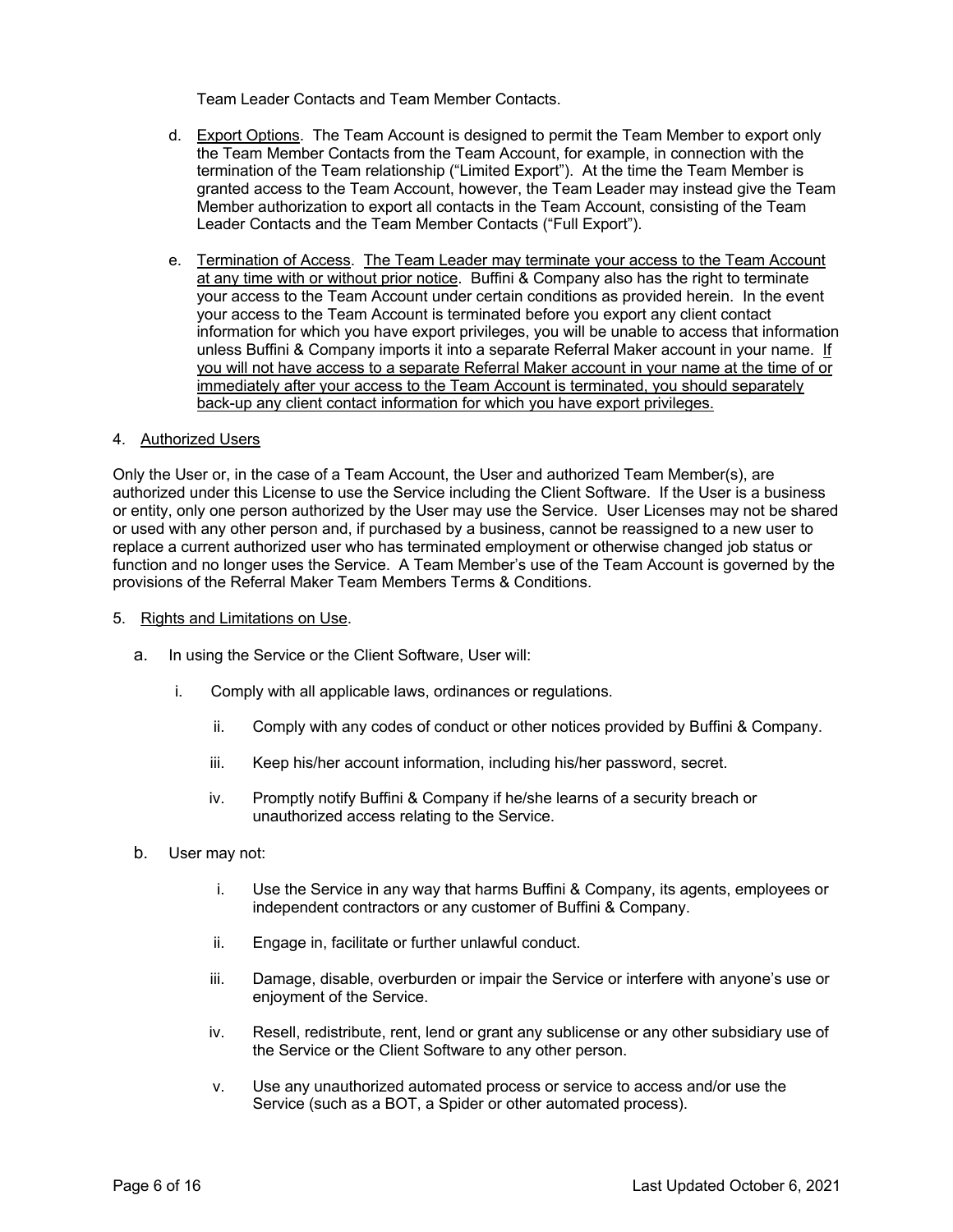- vi. Modify, create derivative works from, reverse engineer, decompile, disassemble or otherwise attempt to discover any trade secret contained in the Service or in any technology or system used by Buffini & Company in connection with providing the Service or attempt to duplicate the Service or the Client Software.
- vii. Build a product or service using similar ideas, features, functions or graphics of the Service.
- viii. Copy any ideas, features, functions or graphics of the Service.

# 6. Ownership

The Service is being licensed to you and not sold. Except for the license granted under this Agreement, Buffini & Company retains all right, title and interest in and to the Service in whole or in part including the Client Software, any content provided as part of the Service and any copies of the foregoing.

#### 7. Responsibility for Use

You are solely responsible for the use of the Service including the Software and any content included or provided as part of the Service. You are also solely responsible for your use of any data or other content that is input, stored, transmitted or otherwise used as part of the Service. You represent and warrant to Buffini & Company that any content or data used or uploaded by you in connection with or as part of the Service will not (a) infringe upon or otherwise violate any laws or regulations or any intellectual or other property rights or contract rights of any other person; (b) contain any software, viruses, Trojan horses, worms or other similar harmful or destructive programming routines, computer codes, files or programs; (c) contain any unlawful, harassing, abusive, harmful, threatening, profane, defamatory, obscene or otherwise objectionable or offensive content; or (d) violate any applicable laws.

#### 8. Storage

You may store data and content on the servers that Buffini & Company uses to provide the Service. You acknowledge and agree, however, that Buffini & Company has no responsibility or liability for any deletion, destruction, corruption or other loss of any data or content to use or upload as part of the Service.

#### 9. Text Messages

The Service may provide the option for users to receive text message alerts of calendar appointments or other matters, or input events tracked by the Service. You acknowledge that text message charges may be imposed by your telephone service provider for the receipt of these text messages.

#### 10. Modifications

Buffini & Company may upgrade, enhance, change, suspend, discontinue or otherwise modify any of the functions, features, aspects or components of the Service, its presentation, the manner in which it is delivered or how it is used or operated in its sole discretion and without notice. Any modifications made available to you will be subject to the terms and conditions of this Agreement. If required by Buffini & Company, you must promptly replace the version of the Software or component you have installed on your computer or other device.

#### 11. Privacy & Access to Account.

a. **Privacy**. In order to operate and provide the services, Buffini & Company may need to access your account and the data you have input. You grant Buffini & Company the right to access your account and data for that purpose. Buffini & Company also collects certain information about its Member's and the User's database or list of contacts. Buffini & Company uses that information as described in Buffini & Company's Privacy Policy which is available at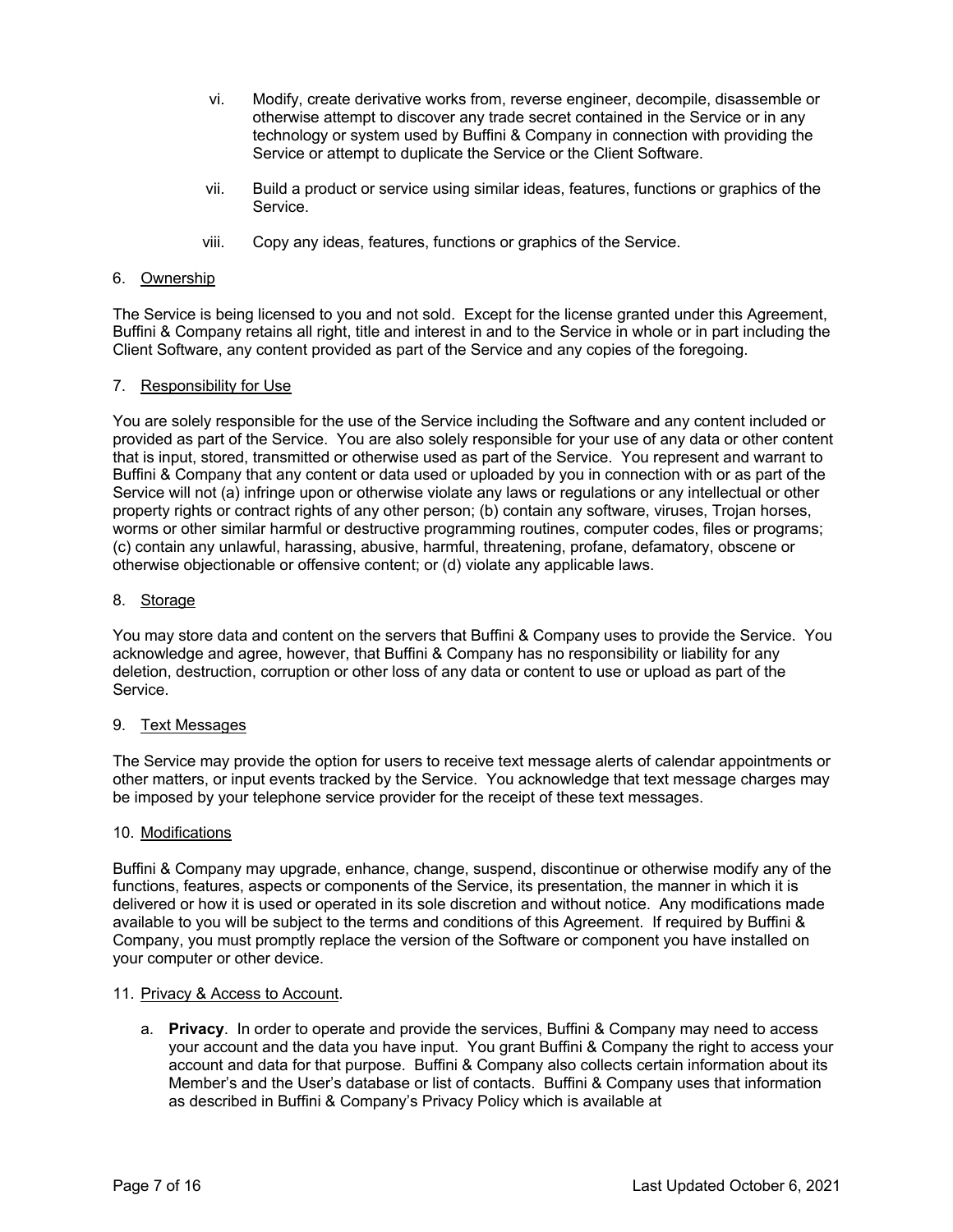https://www.buffiniandcompany.com/privacy, the terms of which are incorporated herein by reference.

- b. **Performance and Usage Data**. In order to provide the Service, Buffini & Company may collect certain information about the Service performance User's computers or handheld devices and its Service use.
- c. **Communication**. Buffini & Company may need to notify Members occasionally of announcements relating to the operation of the Service. In addition, Members may receive marketing and other information relating to Buffini & Company, its products or services from time to time.

### 12. Intellectual Property Rights.

- a. Referral Maker® and other Buffini & Company graphics, logos, page headers, and service names are trademarks, registered trademarks or trade dress of Buffini & Company in the United States and other countries. Buffini & Company's trademarks and trade dress may not be used in connection with any way that is likely to cause confusion or in any manner disparages or discredits Buffini & Company.
- b. **Use of Intellectual Property**. Buffini & Company does not sanction or approve the unauthorized use of content protected by copyright or other intellectual property rights. User represents and warrants that the use or publication of any content by User does not violate the intellectual property rights of any third party.
- c. **Ownership of User Data**. Buffini & Company performs regular back-ups of data for the purpose of recovery in the event of a failure of the servers hosting the Service. Notwithstanding the foregoing, however, User is solely responsible for maintaining and backing-up any User data that it uses with the Service. User, and not Buffini & Company, will have sole responsibility for the accuracy, quality, integrity, legality, reliability, appropriateness, and ownership or right to use such data. Buffini & Company will not be responsible or liable for the deletion, correction, destruction, damage, loss or failure to store any data that User uses with the Service.

### **C. TERMS RELATING TO USE OF MARKETING ITEMS OF VALUE, PERSONALIZED MARKETING ITEMS OF VALUE OR BUSINESS DIRECTORY**

1. Use of Marketing Items of Value or Personalized Items of Value

Referral Maker PRO includes monthly Marketing Items of Value. For an additional charge, Marketing Items of Value can be personalized with a photograph and contact information of the Member as well as a customized cover letter. Monthly Marketing Items of Value or Personalized Marketing Items of Value provided as part of your Membership are intended to be used as a method of furthering your relationship with your personal database of potential referral sources. Uses that are inconsistent with this purpose are prohibited. Specific prohibited uses include, but are not limited to, the following:

- a. giving, transferring, selling or making available any Marketing Item of Value or Personalized Marketing Item of Value other than for your personal marketing purposes;
- b. giving, transferring, selling or making available any Marketing Item of Value or Personalized Marketing Item of Value to any person or business who you know or reasonably should know will use the Marketing Item of Value or Personalized Marketing Item of Value for his/her own marketing purposes or for distribution to his/her own database or clients;
- c. archiving, posting or simultaneously making available by electronic or other means any Marketing Items of Value or Personalized Marketing Items of Value.
- 2. Personalization of Marketing Item of Value or Business Directory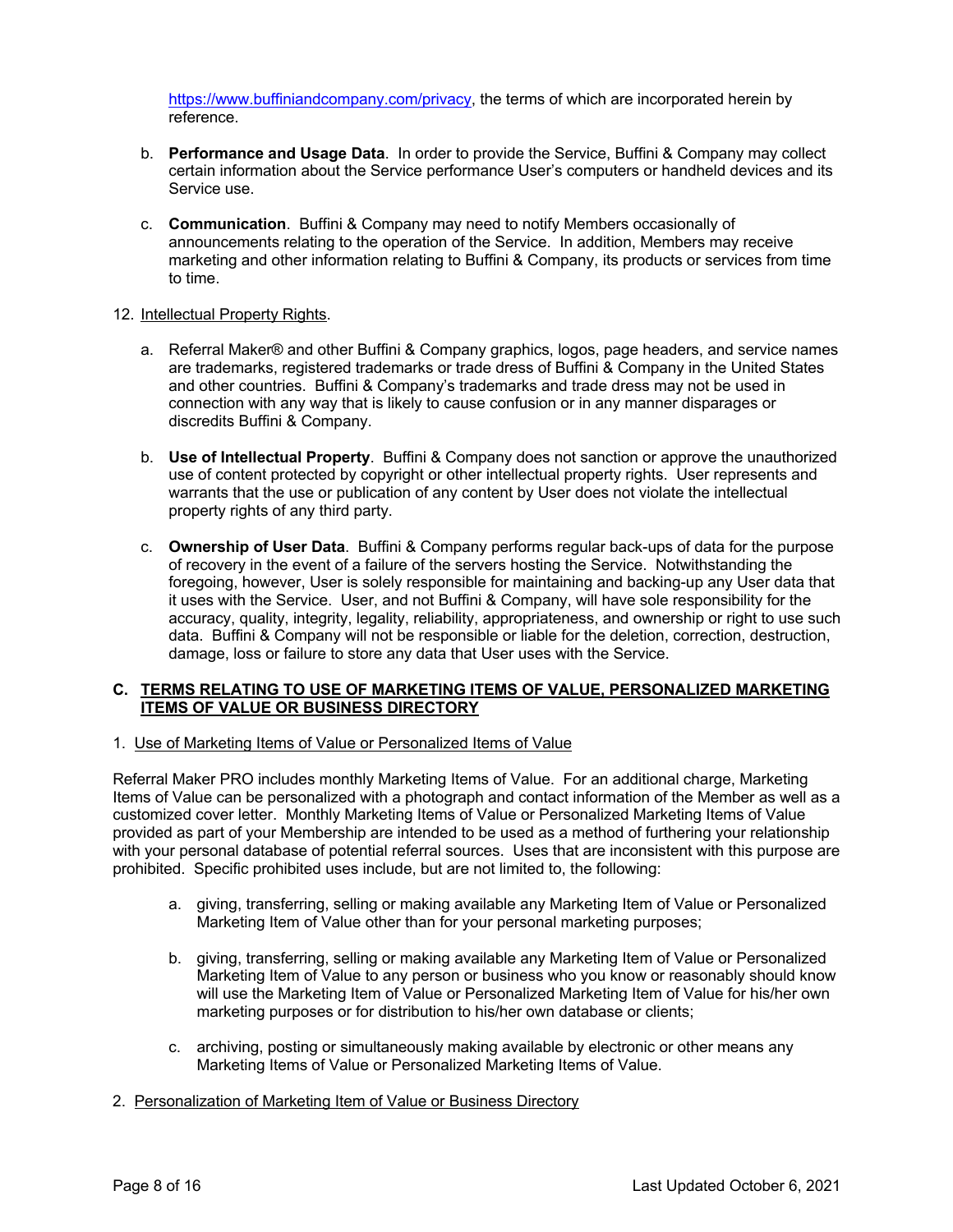#### a. My Image

You represent that any image you provide for the personalization of your monthly Marketing Item of Value and/or your Business Directory is of you. You have reviewed and are satisfied with the image as uploaded to Buffini & Company for incorporation into the monthly Personalized Marketing Item of Value or your Business Directory, and the placement and appearance of this image on the Personalized Marketing Item of Value or your Business Directory.

#### b. Trademarks or Logos

You represent that you have been granted the right to use, in this manner, any company trademarks, trade names or logos which you have uploaded as part of the personalization of the Personalized Marketing Item of Value or your Business Directory.

#### c. Authorization

You represent that you have been granted permission to include business contact information for referred businesses in your Business Directory. You represent that the information input by you relating to referred businesses is accurate, that it does not defame or disparage the businesses included and that it is acceptable to the businesses included. You further represent that the referred businesses have granted you the right to use or include any company trademarks, trade names or logos that you have provided or uploaded as part of the creation of your Business Directory.

#### d. Prohibited Uses

Unacceptable actions and content relating to the Business Directory will constitute grounds for blocking access, removal of posted or created material, termination of your Membership and/or termination of this Agreement, at the sole option of Buffini & Company. It is a condition of your use of the Business Directory that you do not:

- i. upload, post, or otherwise transmit any content that is unlawful, harmful, threatening, harassing, defamatory, disparaging, obscene, vulgar, invasive of another's privacy, hateful, or otherwise objectionable.
- ii. upload, post, or otherwise transmit any content, including photographs, that you do not have the right to transmit under any law, contract or otherwise;
- iii. upload, post, or otherwise transmit information which is harmful to minors in any way;
- iv. upload, post, or transmit information which forges headers or otherwise manipulates identifiers in order to disguise the origin of any content transmitted through the site.
- v. upload, post or transmit any material that contains software viruses or other computer codes, files or programs designed to interrupt, destroy or limit the functionality of any computer software;
- vi. upload, post, or transmit any advertising, promotional materials, "junk mail", "spam", "chain letters", "pyramid schemes" or any other form of solicitation except those directly related to the businesses included as part of the Business Directory;
- vii. fail to disclose any ownership or financial interest you have in any businesses included in the Business Directory;
- viii. exhibit expressions of abusive, offensive language or imagery, obscenity or pornography or any other material that could give rise to any civil or criminal liability or is otherwise objectionable;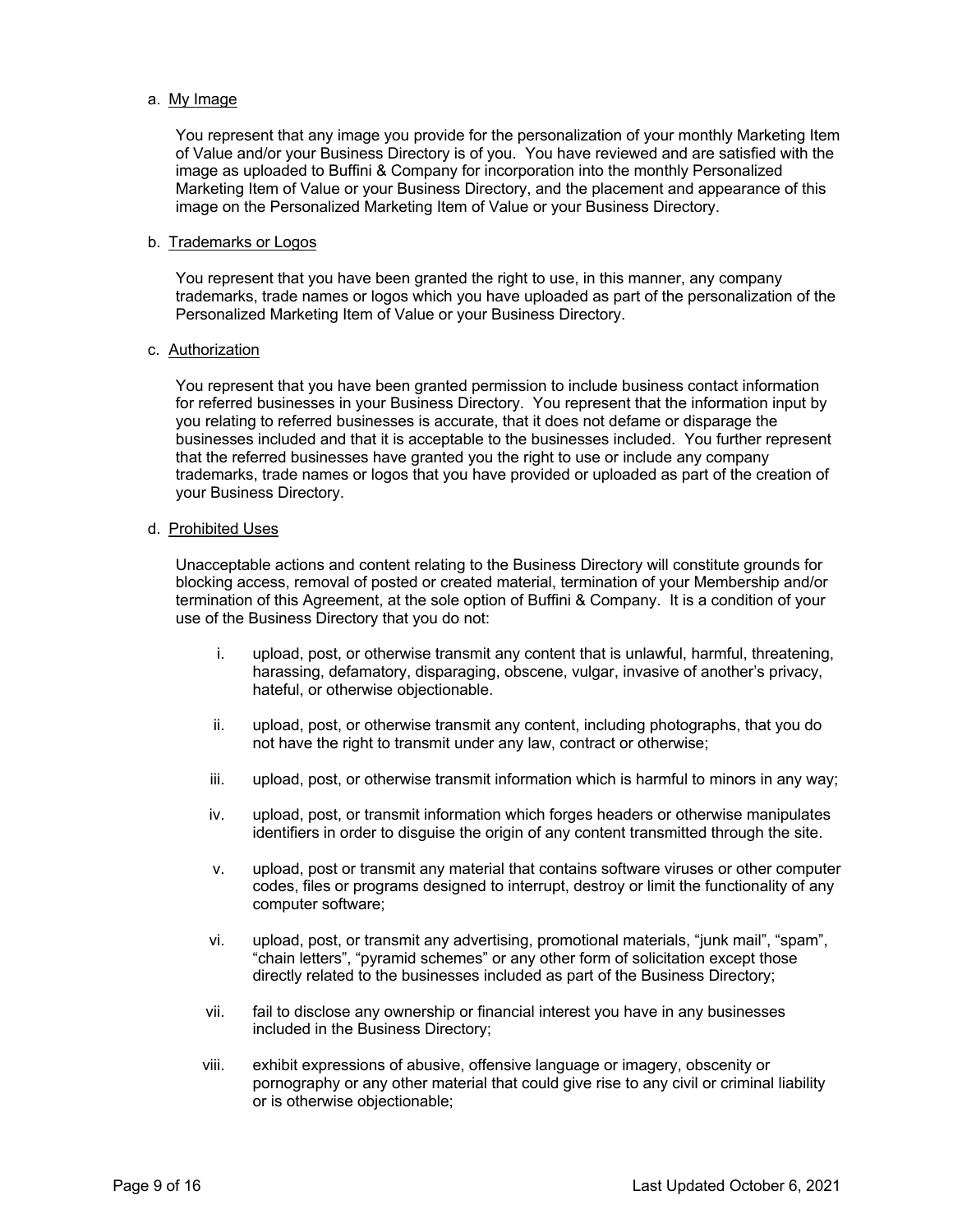ix. access or attempt to access any data not intended for you, or log into an account which you are not authorized to access.

# **D. CLIENT DIRECT®**

- 1. Client Direct is a direct mailing service where Buffini & Company, for an additional charge, prints and mails a customized cover letter and Personalized Marketing Item of Value (see Section C) on a monthly basis to contacts designated by a Member which are part of that Member's database. Client Direct is available only for those Members who have agreed to receive personalized monthly Marketing Items of Value as part of their Referral Maker PRO Membership.
- 2. Customized cover letters and Personalized Marketing Items of Value will be mailed on or shortly after the last business day of the month for anticipated receipt by the Member's contacts the following month. A Member is responsible for reviewing and approving the customized cover letter and Personalized Marketing Item of Value as well as the contacts designated to receive the cover letter and the Personalized Marketing Item of Value no later than the last business day of the month two months in advance of the month in which the Member's contact is to receive the mailing.
- 3. Members are solely responsible for the accuracy of all changes or customization which the Member makes to the customized cover letter and Personalized Marketing Item of Value, for accurately designating the persons to receive the customized cover letter and Personalized Marketing Item of Value, and for the accuracy of the contact information supplied for those persons.

# **E. VIDEO MESSAGING**

- 1. Video messaging is an optional service available to Members using Buffini & Company's Referral Maker® CRM Software and Service. For an additional charge, Members using Video Messaging will be able to record, send and track video messages distributed to the Member's database in email communications, SMS messages or embedded in third party services. Buffini & Company provides its Video Messaging service through a relationship with BombBomb, Inc.
- 2. **Creation of Content**. For purposes of this Agreement, "Content" means any and all text, pictures, sounds, video or other information that you create for distribution by means of the Video Messaging Service. You represent and warrant that you have all rights in and to the Content, that the distribution of the Content will not infringe on the intellectual or other rights of third parties and that the Content is not inappropriate, illegal, obscene, abusive, libelous and that its distribution will not tend to damage the reputation or business of Buffini & Company. You further represent that your use of the Video Messaging Service will comply with all applicable real estate or other laws or regulations.
- 3. **Distribution of Content**. You acknowledge and agree that in distributing the Content, Buffini & Company is acting as the passive conduit of the Content and that Buffini & Company has no obligation to review or monitor the Content. It is understood and agreed, however, that if Buffini & Company determines in its own judgment that the Content is objectionable, illegal or that it could be damaging to the reputation of Buffini & Company, Buffini & Company may refuse to publish or distribute the Content.
- 4. **License**. You grant to Buffini & Company a non-exclusive, royalty-free, worldwide license to reproduce and distribute the Content in connection with your use of the Video Messaging Service.
- 5. **Limitations on and Exclusions of Liability**. The Video Messaging Service is provided on an "as available" and "as is" basis. Except to the extent prohibited by applicable law, Buffini & Company disclaims all representations, warranties, and commitments of any kind with respect to the Video Messaging Service including, but not limited to, any and all implied warranties of merchantability, quality of information or fitness for a particular purpose.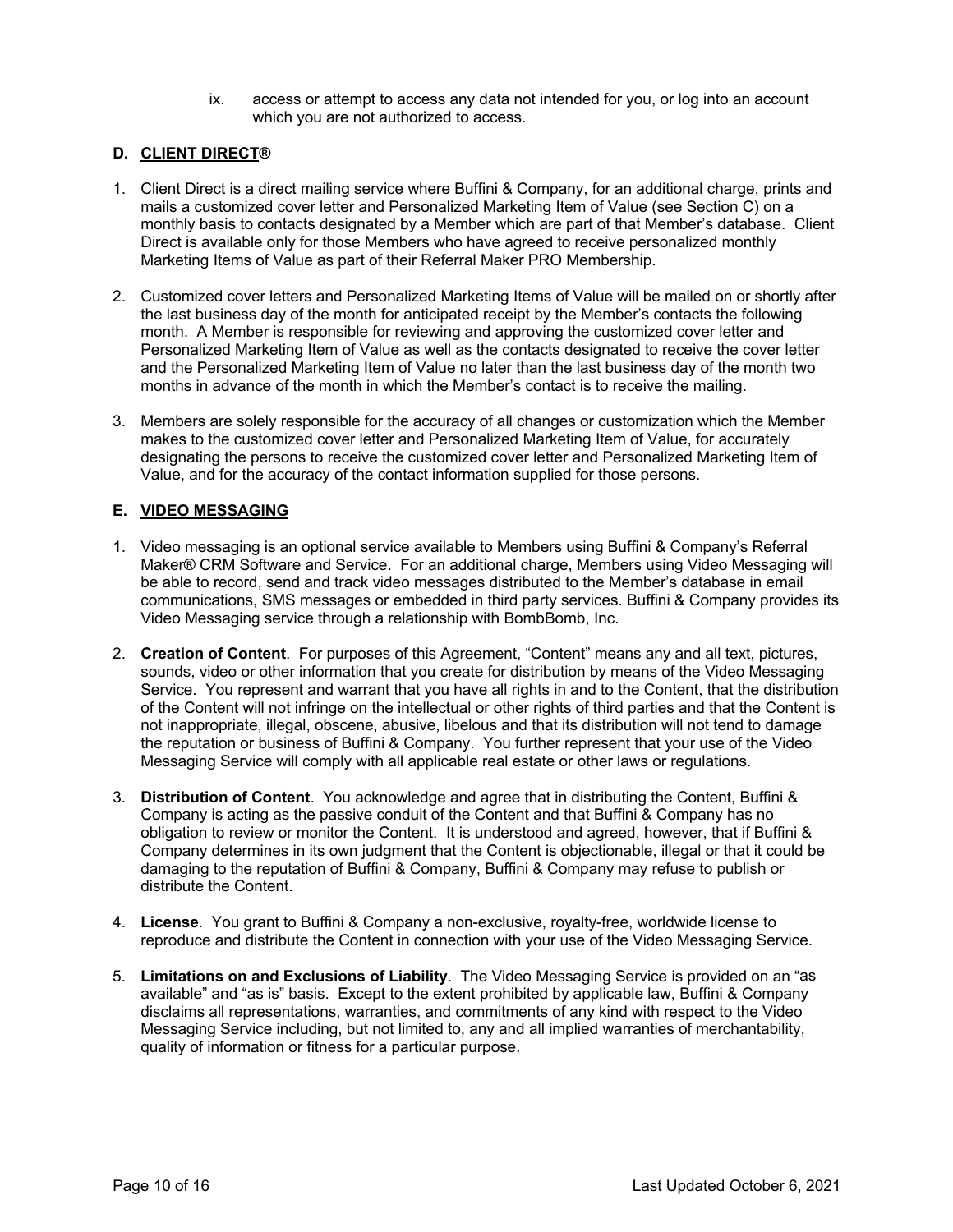### **F. BUFFINI REFERRAL NETWORK™**

- 1. Buffini Referral Network is a feature which allows Buffini & Company Members to search the Buffini & Company Member database in a specific geographic area and to find other Buffini & Company Members in specified levels of Membership for the purpose of giving or receiving referrals for the purchase or sale of real estate. Initial search results will provide a list of Members and limited information about those Members but without specific contact information. From the list, the requesting Member may send an invitation to any Member to connect and to share his/her identifying details. When a connection is established, the Buffini & Company Members are then free to agree to the terms & conditions which will govern referrals between them. Inclusion in the Buffini Referral Network is provided as part of Team Coaching, One2One Coaching, Group Coaching and Referral Maker PRO Members at no additional charge. Inclusion in the Buffini Referral Network is available to Referral Maker CRM Members for an additional charge. Any use of the Buffini Referral Network or any contact or communication with Members of the Buffini Referral Network for purposes other than the giving or receiving of referrals for the purchase or sale of a specific item of real estate is prohibited. You may not use the Buffini Referral Network for the promotion or marketing of any other product or service.
- 2. Buffini & Company's participation in the Buffini Referral Network is limited solely to providing a method for Buffini & Company Members to connect and to share contact details for the purpose of giving or receiving a referral for the purchase or sale of real estate. Information or content you share on the Buffini Referral Network may be seen by other Members. Buffini & Company is not a party to or a beneficiary of any referral relationship or agreement that Members may establish through the Buffini Referral Network.
- 3. **No Representations or Warranties / Limitations on and Exclusions of Liability.** Although Buffini & Company generally believes that Buffini & Company Members who participate in the Buffini Referral Network are qualified due to their participation in Buffini & Company Membership, it makes no representation, warranty or guarantee as to the suitability, experience, or competence or any particular participating Member with respect to any transaction. It is the responsibility of the referring Member to independently evaluate any Member who may receive a referral, to make an independent evaluation of the suitability of each Member and to make an independent decision as to which Member, if any, will receive a referral.
- 4. Buffini & Company's only obligation is to provide you with access to the Buffini Referral Network by virtue of your status as a Buffini & Company Member.
- 5. **All products and content including the Buffini Referral Network and all acts or omissions undertaken or not undertaken relating to any of the foregoing are provided on an "as available" and "as is" basis. Except to the extent prohibited by applicable law, Buffini & Company disclaims all representations, warranties and commitments of any kind with respect to the subject matter including, but not limited to, any and all implied warranties of merchantability, quality of information or fitness for a particular purpose.**
- 6. **Agent Representations & Warranties** In accessing and using the Buffini Referral Network you represent and warrant: (a) you are a Buffini & Company Member in good standing; (b) you are a real estate salesperson or broker with a current and valid license; (c) you have complied and will comply with all real estate licensing laws or other applicable laws in your use of the Buffini Referral Network; (d) you have not misrepresented your identity, status, or any of the information which you submit through or by means of the Buffini Referral Network.

# **G. PERSONALITY SERVICES**

1. Heritage Profile is a premium personality service where Buffini & Company, for an additional charge, includes a personality evaluation ("Personality Evaluation"). The results of the Personality Evaluation for Heritage are professionally analyzed to generate a personality profile ("Heritage Profile").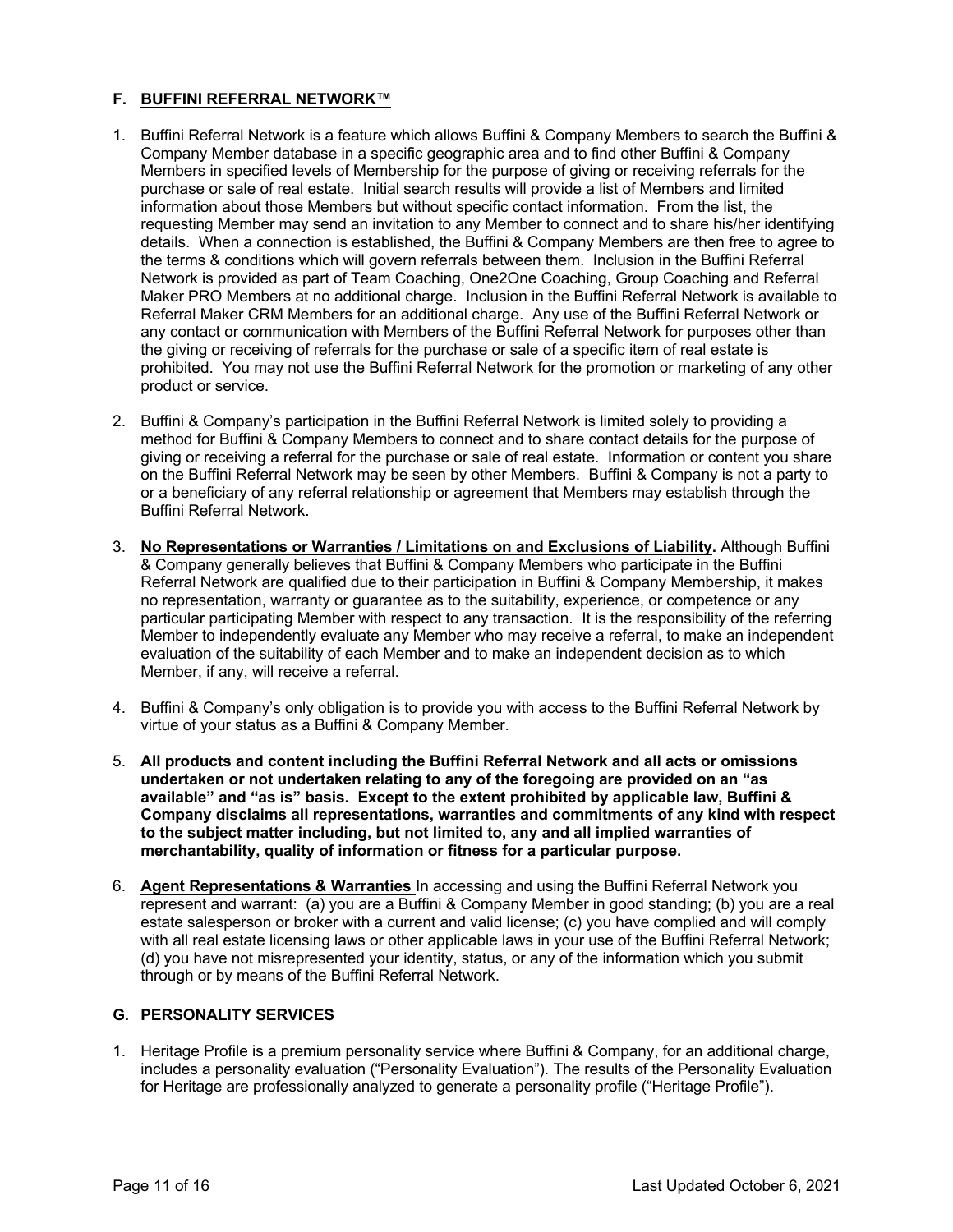- 2. REALStrengths is a personality service where Buffini & Company, for an additional charge, includes a personality questionnaire ("Personality Questionnaire"). The results of the Personality Questionnaire for REALStrengths are automatically analyzed to generate a personality assessment ("REALStrengths Assessment").
- 3. In accordance with our Privacy Policy, Buffini & Company may record, store, and use individuals answers and results from Heritage Profile or REALStrengths Assessment (collectively, "Personality Services") for coaching, research, development, and operational purposes.
- 4. Personality Services are provided for personal use or Buffini & Company coaching purposes only. Personality Services are not for any psychological or other medically related assessment purposes.
- 5. Personality Services are assigned to a User, regardless of whether the User purchased Personality Services directly from Buffini & Company or Personality Services was purchased or provided for User benefit. If a User or other individual or entity (collectively, the "Purchaser") purchases Personality Services for a User, the Purchaser may be granted access to the Users results, but the User will own the results, and the Purchaser may not share the User results without prior consent from the User. Purchasers who receive access to a User results have an obligation to protect the privacy and confidentiality of the User.

# **H. BUFFINI CERTIFIED MENTORS OR BUFFINI CERTIFIED FACILITATORS**

# **Terms for Buffini Certified Mentors**

- 1. **Training:** You shall participate in a Certification Course which will be offered online at a cost reflected on the Buffini & Company website which shall be paid by you. Upon successful completion of the Certification Course, you may represent yourself to be a "Buffini Certified Mentor". You may then train Qualified Students in one Authorized Program of your choosing. There will be a charge for each additional Authorized Program which you wish to train.
- 2. **License:** This Agreement constitutes a non-assignable license, personal to you during the term of this Agreement, as follows: (a) Once you have successfully completed the Certification Course to hold yourself out as a Buffini Certified Mentor (b) Once you become a Buffini Certified Mentor to offer and train Authorized Programs only to Qualified Students during the term of this Agreement using the materials, methods and instructions provided by Buffini & Company after paying any fee that may be charged for each Authorized Program. Any duplication or other dissemination or use of said materials or information is prohibited.
- 3. **Related Business:** A Related Business is a separate real estate services business which is owned, in whole or in part, by the owner of the title, lending or real estate brokerage business with which you are associated.
- 4. **Qualified Students:** For Buffini Certified Mentors, a "Qualified Student" means: (a) a person employed by or associated with you as an independent contractor in the same title, lending or real estate brokerage business with which you are associated or in a Related Business; (b) a person who has entered into a valid Student Order Form and License Agreement with Buffini & Company for an Authorized Program and agreed to the terms of the license restrictions contained therein; and (c) a person who has paid the fees and performed the other obligations required under that Agreement.

### **Terms For Buffini Certified Facilitators**

1. **Qualified Clients:** The Buffini Certified Facilitator License is designed for and limited to real estate professionals who provide ancillary services for the commercial or residential real estate business such as lenders, title company representatives, representatives of companies that provide home warranties, representatives of companies who provide insurance as well as representatives of real estate boards or associations. If, however, a representative of a real estate board or association is also a real estate broker or agent, this dual status will not disqualify the person from becoming a Buffini Certified Facilitator.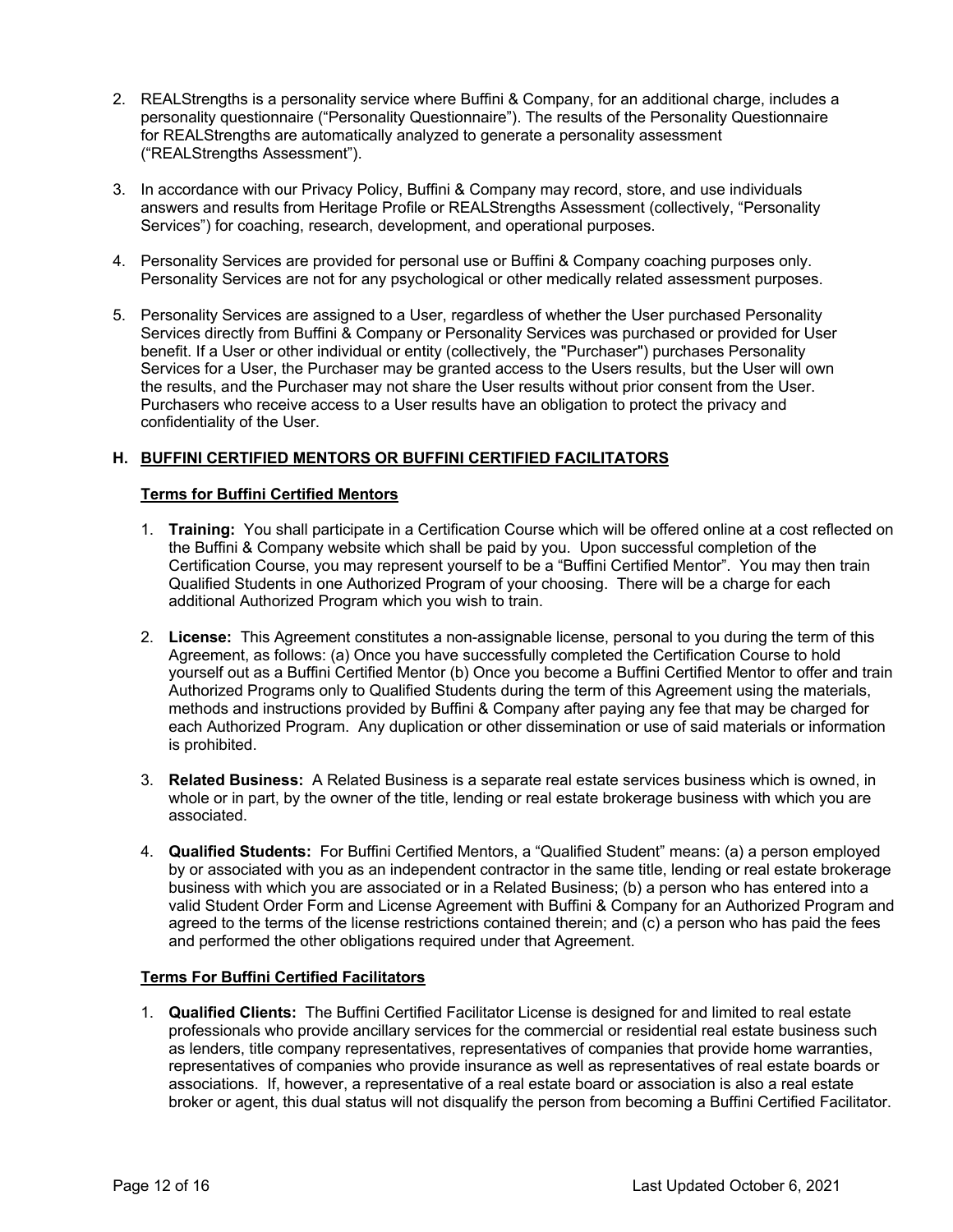- 2. **Training:** You shall participate in a Certification Course which will be offered online at a cost reflected on the Buffini & Company website which shall be paid by you. Upon successful completion of the Certification Course, you may represent yourself to be a "Buffini Certified Facilitator". You may then train Qualified Students in one Authorized Program of your choosing. There will be a charge for each additional Authorized Program which you wish to train.
- 3. **License:** This Agreement constitutes a non-assignable license, personal to you during the term of this Agreement, as follows: (a) Once you have successfully completed the Certification Course to hold yourself out as a Buffini Certified Facilitator; (b) Once you have become a Buffini Certified Facilitator to train the Authorized Program only to Qualified Students during the term of this Agreement using the materials, methods and instructions provided by Buffini & Company after paying any fee that may be charged for each Authorized Program. Any duplication or other dissemination or use of said materials or information is prohibited.
- 4. **Qualified Student:** For Buffini Certified Facilitators, a "Qualified Student" means: (a) a person who has entered into a valid Student Order Form and License Agreement with Buffini & Company for an Authorized Program and agreed to the terms of the license restrictions contained therein; and (b) a person who has paid the fees and performed the other obligations required under that Agreement.

### **Terms Applicable to Both Buffini Certified Mentors & Buffini Certified Facilitators**

- 1. **Client:** For purposes of this Agreement, the "Client" is a person who has entered into this Agreement with Buffini & Company and paid the Certification Course fees as provided herein.
- 2. **License Condition:** As a condition to this license, Client shall train a minimum of one Qualified Student in one Authorized Program during each 24-month period. This 24-month period shall commence on the first day of the month following the commencement of the Certification Training described herein and shall continue in 24-month increments thereafter.
- 3. **Access to Referral Maker CRM:** During the term of this License, Client will be granted access to Buffini & Company's Referral Maker CRM Service and Software. Client's use of Referral Maker CRM shall be governed by those provisions of Buffini & Company's Membership Agreement Terms which apply to the Referral Maker CRM, which provisions are incorporated herein by reference.
- 4. **Attendance at Master Class Events:** Clients who have become Buffini Certified Mentors or Buffini Certified Facilitators and who remain active as provided in Paragraph 2, may attend a Buffini & Company Master Class live event at no additional charge, subject to space and availability.
- 5. **Pre-existing Clients:** Clients who have a pre-existing license with Buffini & Company for training Buffini & Company's Peak Producers® Program shall be granted this Mentor or Certified Facilitator License as appropriate, without the requirement of taking the Certification Course or paying additional Certification Course fees. Pre-existing clients may continue to train Qualified Students in the Peak Producers Program subject to the other terms and restrictions set forth in this License Agreement. There shall be an additional charge for each additional Authorized Program which the Client wishes to train. This License Agreement shall supersede and replace the Client's pre-existing License Agreement with Buffini & Company.
- 6. **Term:** The term of this Agreement, and the license described below, shall begin on the first day of the Certification Course training described herein and shall continue thereafter month to month from the first day of the following month until terminated.
- 7. **Authorized Program:** For purposes of this Agreement, "Authorized Program" means a training program created and owned by Buffini & Company that Buffini Certified Mentors and Buffini Certified Facilitators are authorized to present to and train Qualified Students pursuant to the terms, conditions and limitations set forth herein. The training programs which are Authorized Programs may change from time to time. An up to date list of the training programs which are Authorized Programs can be viewed on the Company website at https://www.buffiniandcompany.com/training/certified.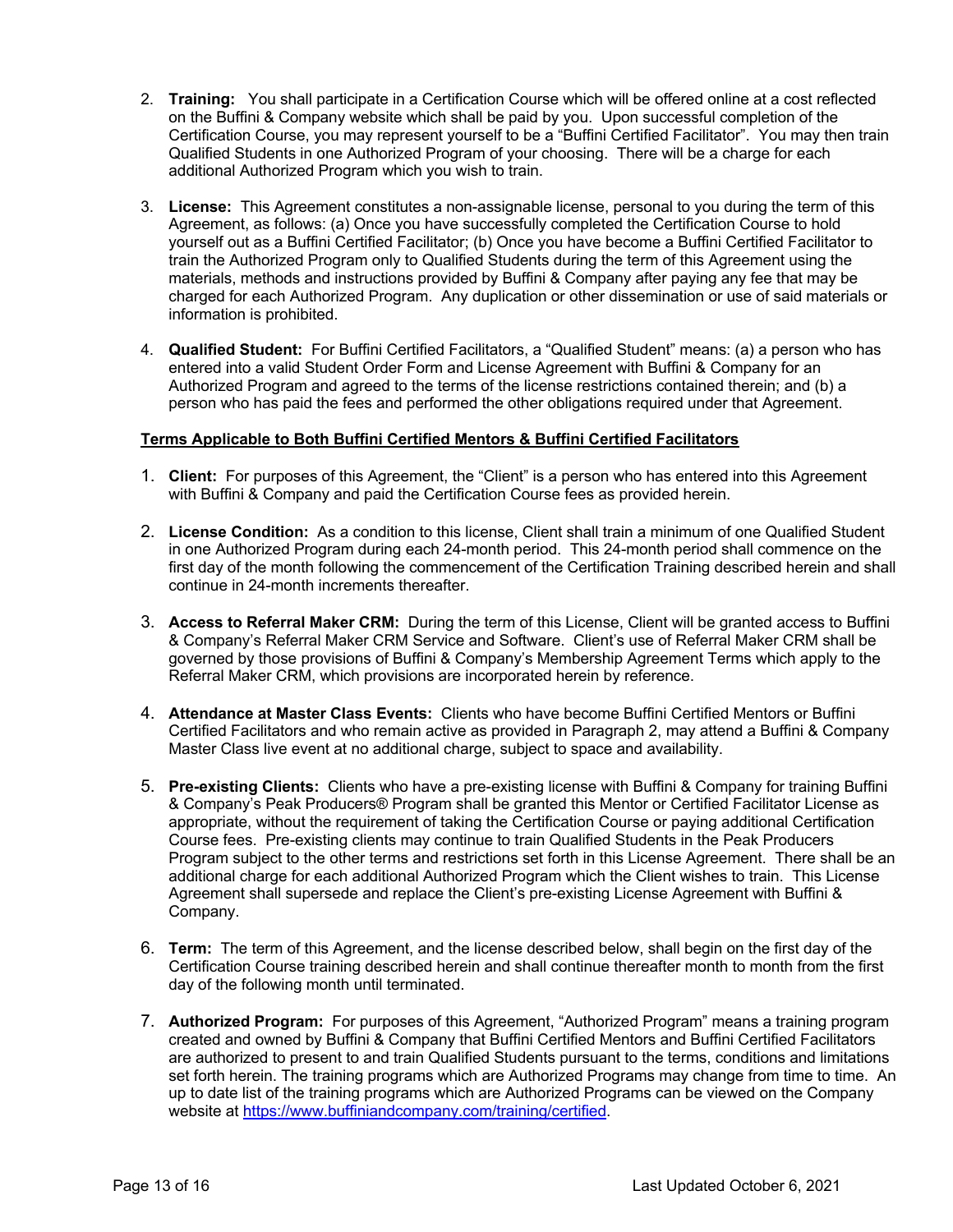- 8. **No Agency:** Client shall not hold himself out to be an agent, partner or representative of Buffini & Company.
- 9. **Personal Information:** Buffini & Company maintains personal information of a client pursuant to its Privacy Policy as amended from time to time which can be viewed at https://www.buffiniandcompany.com/privacy.
- 10. **Additional License:** Client is granted a personal, revocable license during the term of this Agreement or until its earlier termination by Buffini & Company to use the promotional material made available by Buffini & Company for download relating to an Authorized Program solely to promote classes, events or training to potential Qualified Students relating to an Authorized Program.
- 11. **Ownership of Authorized Program:** Except as provided in this Agreement and except pursuant to the license contained herein, no rights in any Authorized Program or any materials related to an Authorized Program or the Certification Course shall pass to the Client under this Agreement. All materials relating to an Authorized Program, materials relating to the certification course as well as the content included in any workbooks, DVDs, computer websites or other materials provided, and all copyrights and trademarks related thereto shall remain the property of Buffini & Company.
- 12. **Additional Restrictions:** Client shall not: (a) Train or attempt to train any person in all or part of an Authorized Program unless authorized by this agreement and the license contained herein; (b) use Buffini & Company's products in a way which is inconsistent with the terms of this Agreement or the License; (c) directly or indirectly charge Qualified Students for participating in an Authorized Program amounts or impose restrictions in addition to those required by Buffini & Company; (d) Train others to conduct an Authorized Program or Certification training or training related to an Authorized Program within or outside Client's organization; (e) copy, reproduce, capture or modify in any fashion any written materials, DVD's or other items provided except as authorized by Buffini & Company or the license granted in this Agreement (unless pursuant to the systems taught as part of an Authorized Program); (f) Create or permit the creation of any writings or things containing information derived from the items provided hereunder (unless pursuant to the systems taught as part of an Authorized Program); (g) sell or attempt to re-sell all or any portion of the workbook or other materials provided under this Agreement; (h) grant any sublicense or any other subsidiary use of an Authorized Program or Buffini & Company products except pursuant to this Agreement; (h) violate any law, rule, ordinance or statute in providing training for an Authorized Program.
- 13. **Termination:** This Agreement, and the License previously described, shall terminate upon any of the following: (a) This Agreement and License shall terminate automatically if the Client fails to satisfy the condition of training at least one Qualified Student in one Authorized Program during each 12-month period as provided in Paragraph 2 of this Section C. Upon the breach by the Client of any of the terms, conditions or restrictions of this Agreement, including but not limited to any financial obligations undertaken herein; (b) If Client or anyone acting under or in concert with him engages in any illegal, abusive or unprofessional conduct or conduct which would tend to hold Buffini & Company up to embarrassment or contempt; (c) if Buffini & Company, in its reasonable discretion, determines that the Client's presentation of training for an Authorized Program is unsatisfactory.
- 14. **Duties Upon Termination:** Upon termination of this Agreement, Client's access to the website portal for Buffini Certified Mentors or Buffini Certified Facilitators shall be terminated. Client shall return all training DVD's, workbooks, writings, or other materials provided to him under this Agreement, shall cease to hold himself out as a Buffini Certified Mentor or Buffini Certified Facilitator and shall cease providing training relating to an Authorized Program. Client shall certify in writing that he has complied fully with the obligations of this Agreement. Client shall further certify in writing that no unauthorized copies, summaries or things containing information derived from the DVD's, workbooks or other material provided hereunder exist.
- 15. **Enforcement:** Client and Buffini & Company agree that Buffini & Company will be irreparably harmed in the event that Client breaches any of the provisions of this Agreement. Accordingly, all of the provisions of this Agreement shall be specifically enforceable and Buffini & Company shall be entitled to injunctive relief against Client, as well as his agents, employees, affiliated persons or anyone acting under or in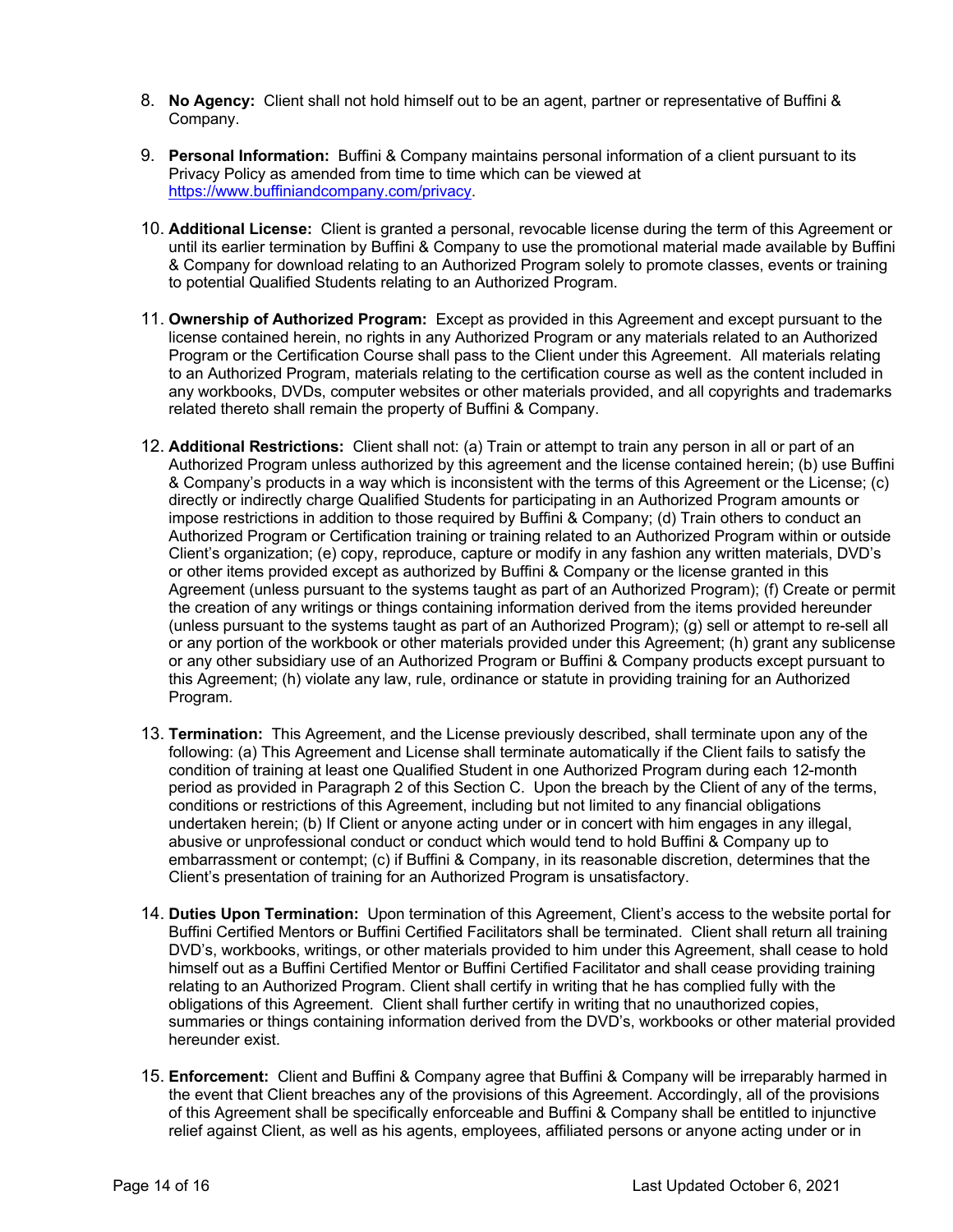concert with him in addition to other available remedies for the breach of any provisions of said paragraphs.

16. **Further Action:** Client agrees to take appropriate action to prevent or discourage any conduct or actions on the part of student participants or others which may be an infringement or other violation of, or which may result in an unauthorized use of an Authorized Program or the writings or other products which are a part of an Authorized Program. If a Client, during the term of this Agreement or any extension, becomes employed by or associated with a different real estate business, he will notify Buffini & Company promptly.

### **I. BUFFINI & COMPANY AUTHORIZED PROGRAMS STUDENT LICENSE AGREEMENT**

- 1. **License:** This Agreement constitutes a non-assignable license for the Student to use Authorized Program products, services or information provided in conformity with the systems or methods presented for his/her personal or existing business purposes not related to training or coaching. Any other duplication, dissemination or use of said products or information is prohibited. An up to date list of the training programs which are Authorized Programs can be viewed on the Company website at https://www.buffiniandcompany.com/training/certified.
- 2. **Referral Maker CRM:** If the Authorized Program in which Student is enrolled includes, as part of the Program, access to and use of Buffini & Company's Referral Maker CRM Service and Software, Student's use of Referral Maker shall be governed by those provisions of Buffini & Company's Membership Agreement Terms, located herein.
- 3. **No Agency:** The Student shall not hold himself/herself out to be an agent, partner or representative of Buffini & Company.
- 4. **Additional Restrictions:** Student shall not: (a) Train or attempt to train any person in all or part of the Authorized Program unless authorized by this agreement and the license contained herein; (b) use Buffini & Company's products in a way which is inconsistent with the terms of this Agreement or the License; (c) Train others to conduct Authorized Program or Certification Course training within or outside Student's organization; (d) copy, reproduce, capture or modify in any fashion any written, printed or digital materials, DVD's or other items provided except as authorized by Buffini & Company (unless pursuant to the systems taught as part of the Authorized Program); (e) Create or permit the creation of any writings or things containing information derived from the items provided hereunder; (f) grant any sublicense or any other subsidiary use of the Authorized Program or Buffini & Company products except pursuant to this Agreement; (g) sell or attempt to re-sell all or any portion of the workbook or other materials provided under this Agreement; (h) violate any law, rule, ordinance or statute in utilizing the Authorized Program.
- 5. **Termination:** This Agreement, and the License described previously may be terminated at any time by Buffini & Company for cause which shall include the breach of this Agreement by the client, abusive or unprofessional conduct or conduct which would tend to hold Buffini & Company up to embarrassment or contempt.
- 6. **Limitation on Refunds/Credits:** No refunds, exchanges or credits will be given after thirty (30) days from the date of purchase.
- 7. **Enforcement:** Student and Buffini & Company agree that Buffini & Company will be irreparably harmed in the event that Student breaches any of the provisions of paragraphs 1, 3 or 4 hereof. Accordingly, all of the provisions of said paragraphs shall be specifically enforceable and Buffini & Company shall be entitled to injunctive relief against Student, as well as his/her agents, employees, affiliated persons or anyone acting under or in concert with him/her in addition to other available remedies for the breach of any provisions of said paragraphs.

### **J. BUFFINI & COMPANY EVENT TERMS & CONDITIONS**

i. **Photographic Release**: I authorize Buffini & Company or its agents or contractors to make and use photographs or audio or video footage of me and/or my children and any other person who I